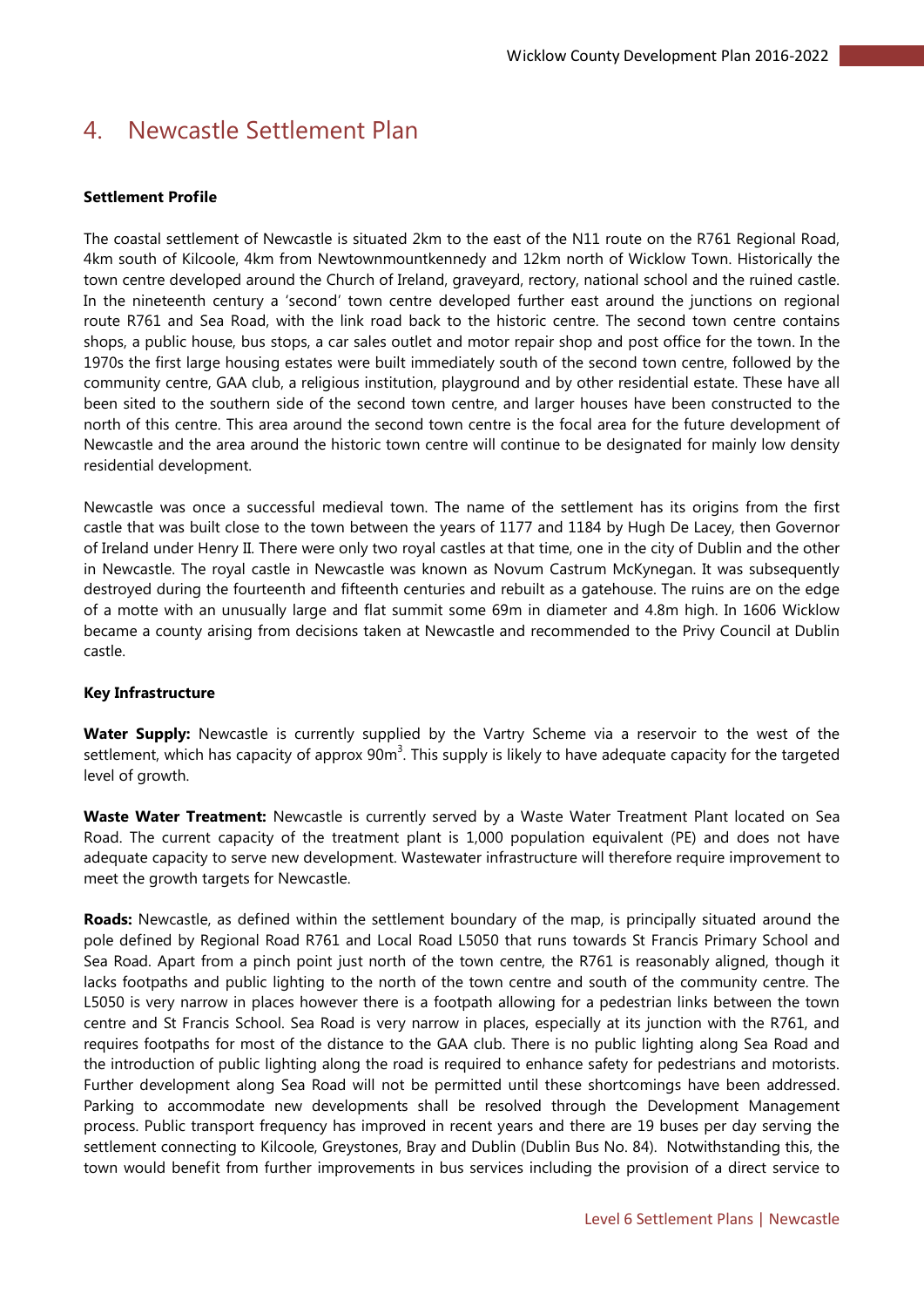Dublin city centre and third level colleges. There is a need to develop the permeability of the existing and emerging settlement by the provision of pedestrian and cycling links throughout the town and to upgrade the existing footpath with the provision of cycle links from the town centre to the Primary School.

# **Newcastle Specific Local Objectives**

These objectives should be read in conjunction Part 1 of this Volume - 'Introduction to Level 6 Settlement Plans':

- 1. Improve and provide roads, footpaths and cycleways where required and at the following locations:
	- the realignment of the junction of Sea Road/R761;
	- at the junction of the L5050 and the R761 and along the L5050 between the town centre and St. Francis School;
	- along the of the R761 from the L5050 to the north of the town;
	- along the L5550 (Sea Road) from Hunters Leap/the boat repair yard to the R761;
	- along Leamore Road from the town centre to the plan boundary.
- 2. To facilitate the provision of pedestrian and cycling linkages within and between existing and new housing/mixed use development throughout the settlement.
- 3. Existing mature trees and boundaries throughout the settlement shall be retained where considered appropriate by the Planning Authority and integrated appropriately into any new development proposal.
- 4. Development proposals on secondary and tertiary lands that front onto a public road shall provide a green buffer area between the road edge and any boundary / planting of at least 6m deep along the public road.
- 5. On the lands identified as **NC1** on Map No. 1, the following shall be provided as part of the development of these lands:
	- A linear landscaped park along the full length of the Newcastle River from the R761 to the L5050 as well as a 'town park' or 'village green' across the road front of the R761. The town park / village green shall have a depth of not less than 25m from the regional road (generally matching the line of the rear wall of the Oratory), while the width and layout of the riverine linear park shall be determined at the application stage having regard to the requirement to (a) protect the river from adverse environmental impacts during both the construction and operational phases of the development having regard to its hydrological links to the Murrough Wetlands SAC / SPA, (b) to maintain a suitable undeveloped buffer along the river in the interest of flood risk management and protection of local flora and fauna (not less than 10m) and (c) the requirement to provide for an area of land suitable for the creation of walks / paths etc.

No more than 50% of the total lands identified in the objective boundary shall be developed prior to the provision of these open spaces.

- Pedestrian and cycle links from the R761 (in the Primary Development lands) to the L5050 along the linear park.
- Protection of established trees in the grounds of Oaklawn House and along the Newcastle River.
- Reserve accesses to the lands to the rear of the secondary development lands for future development.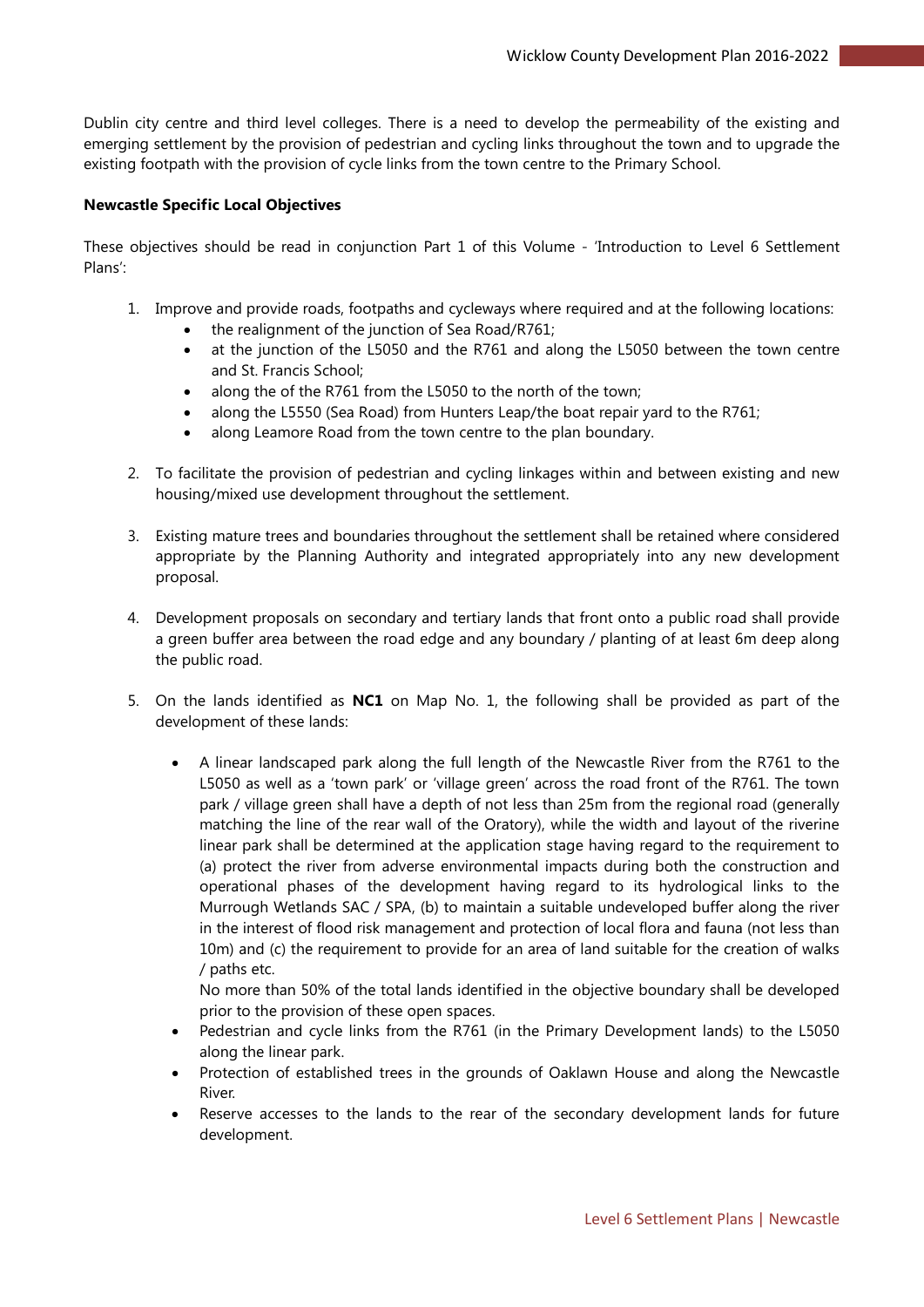- 6. As part of the development of the lands identified as **NC2** on Map No.1, the following shall be provided:
	- A community / recreation area of at least 0.4ha, to be located close to the Primary development lands.
	- Reservation of a minimum of 1.2ha of the secondary development land for education use.
- 7. As part of the development of the lands identified as **NC3** on Map No. 1, to provide 0.2ha of an Active Play Area, to be located close to the R761 and at the southern end of the lands.
- 8. As part of the development of the lands identified as **NC4** on Map No. 1, to provide 1.5ha of Active Open Space that shall be leveled, drained and developed for the provision of a team sports field. No more than 50% of the total development lands within the objective boundary shall be developed prior to the provision of the active open space.
- 9. The lands identified as **NC5** on Map No.1 shall be limited to the development of eight residential units.